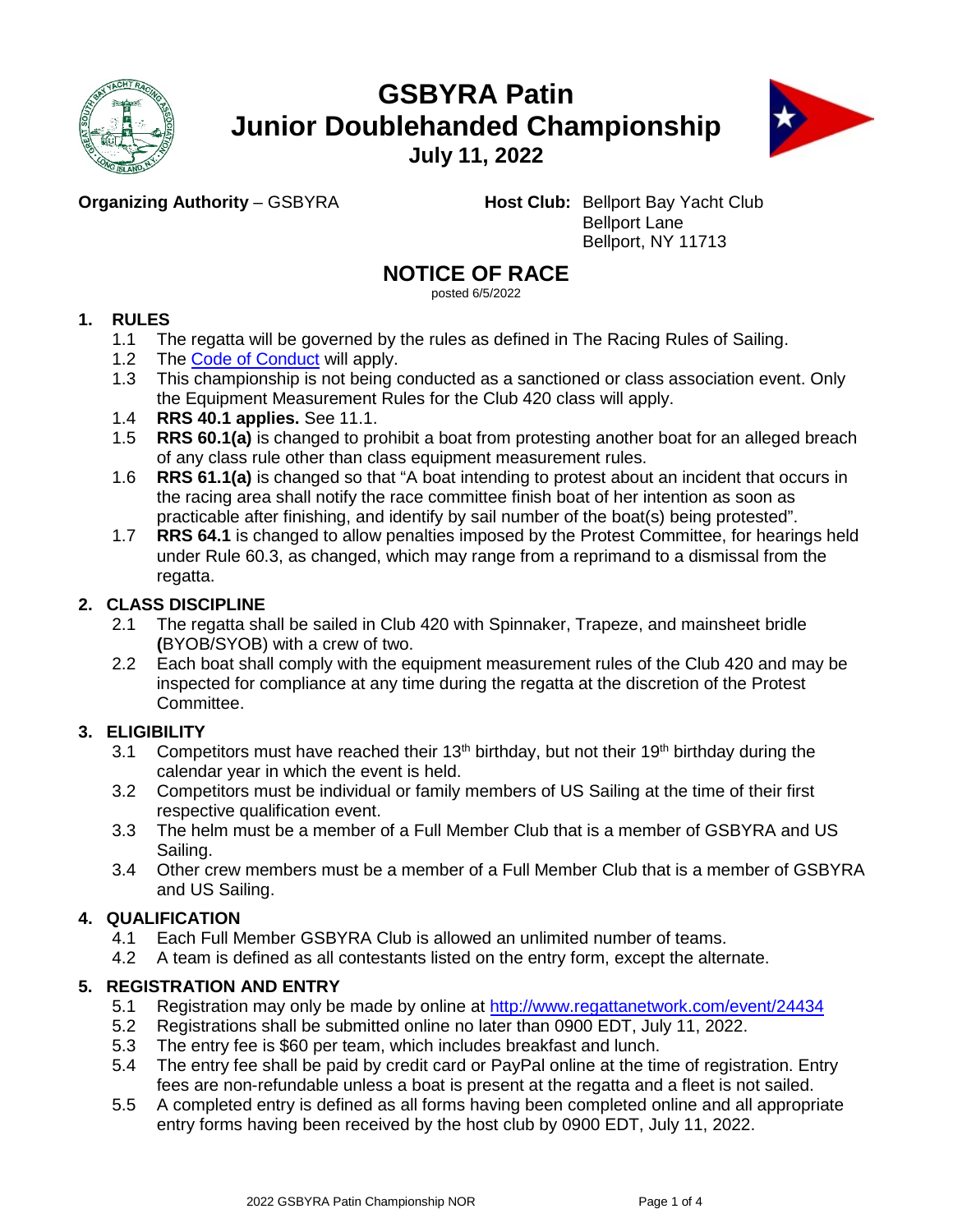## **6. SCHEDULE**

Monday, Aug 11, 2022

| Registration, submit code of conduct |               |
|--------------------------------------|---------------|
| <b>Continental Breakfast</b>         |               |
| <b>Skippers Meeting</b>              |               |
| First warning for racing             | Rule 26 start |
| Lunch in the clubhouse               |               |
|                                      |               |

**7. SAILING INSTRUCTIONS** – Sailing Instructions will be available at registration and online.

## **8. VENUE**

The regatta will be sailed in the Bellport Bay area of eastern Great South Bay. Attachment A

# **9. SCORING**

- The Low-Point Scoring System of Appendix A will apply.
- 9.2 Six (6) races are scheduled.
- 9.3 Three (3) races are required to be completed to constitute a series. (a) When fewer than six (6) races have been completed, a boat's series score will be the total of her race scores.

(b) When six (6) races have been completed, a boat's score will be the total of her race scores excluding her worst score.

# **10. SUPPORT, COACHING & SPECTATOR BOATS**

- 10.1 This is not a Graded Event as defined by US Sailing, coaches will not be provided by the OA.
- 10.2 Announcements from the RC to Support, Coaching & Spectator Boats shall be made over VHF. The channel being used will be identified in the SIs and at the coaches meeting.
- 10.3 Support, Coaching & Spectator Boats shall stay well clear of the race course area while boats are racing and shall monitor the VHF radio for updates and directives coming from the race committee.
- 10.4 Support, Coaching & Spectator Boats shall stay outside areas where boats are racing, and at a minimum wake speed, from the time of the warning signal until all boats have finished or retired, or the race committee signals a postponement or abandonment.
- 10.5 Competitors may communicate with coaches in-between races at a common location adjacent to the starting area. Coaching is not permitted after a general recall. Members of a spectator boat shall not communicate with competitors on the water.

## **11. PERSONAL FLOTATION DEVICES (PFD) AND PERSONAL EQUIPMENT**

- 11.1 Competitors shall wear a US Coast Guard (USCG) approved personal flotation device (PFD) 100% dependent on foam for flotation and the appropriate size for the sailor, except briefly while changing or adjusting clothing or personal equipment while on the water. The PFD must be worn outside of all clothing except that a thin shirt may be worn over the PFD to prevent snagging. Wet suits and dry suits are not personal flotation devices.
- 11.2 The only gear, rigging, or equipment that a team may take aboard a boat shall be magnetic card compass, flags, plastic bucket or bailer, normally equipped ditty bag, personal effects including PFDs and protective clothing. C420 competitors are required to bring their own trapeze harnesses.
- 11.3 Electronic flux gate compasses and GPS devices of all varieties, styles, and combinations are specifically banned.

## **12. PROHIBITED SUBSTANCES**

- 12.1 For Junior and Youth events, or for junior or youth competitors in any GSBYRA championship, no participant or competitor shall use, either on or off the water: marijuana or any other substance or alcoholic beverages as defined by state and federal law.
- 12.2 An alleged breach of this requirement shall not be grounds for a protest. However, when the protest committee believes that a competitor may have breached the above requirement, it shall follow the process described in the US Sailing Championships Code of Conduct.

# **13. CONDUCT OF COMPETITORS**

13.1 All competitors are expected to maintain the highest level of conduct throughout the entire event. Enforcement of discipline and conduct shall be conducted as per rule 69.2(a) and the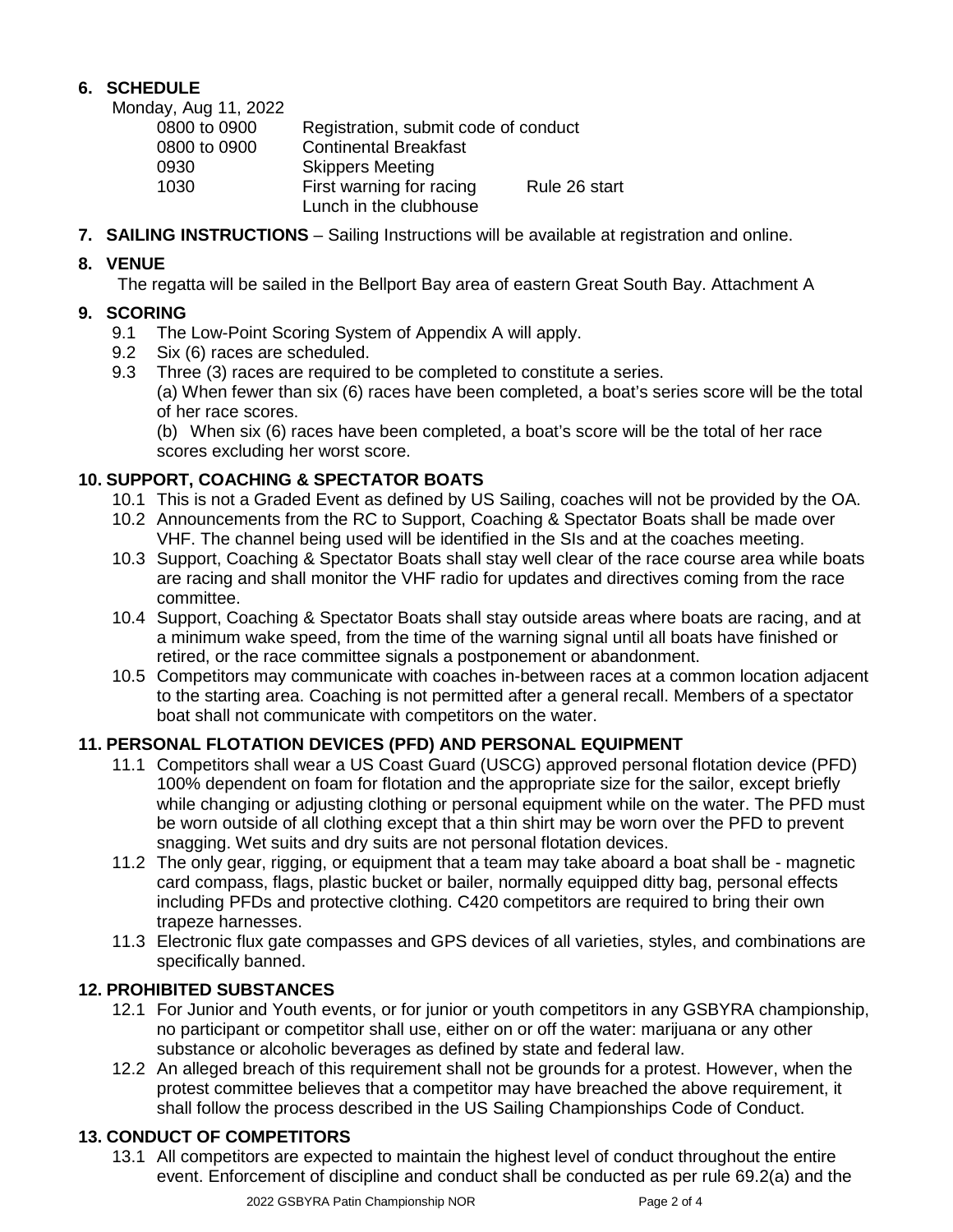policies and procedures of US Sailing (Regulation 10 and 15.01).

13.2 When the Protest Committee believes that a competitor may have breached the above requirement, it shall follow the process described in racing rule 69.2 and a competitor found to have breached this requirement shall be excluded from the remaining races of the series, and where practicable, removed from the regatta venue and sent home. The competitor's boat shall be disqualified from all races of the series.

## **14. PRIZES**

- 14.1 The top finishing team will be awarded a keeper trophy for the GSBYRA Patin Championship Trophy at the GSBYRA Annual Meeting and Awards Dinner in December at Sayville Yacht Club, and the perpetual Patin Championship Trophy will be engraved with the name and club of the winner.
- 14.2 GSBYRA commits to provide Financial Assistance according to its policy for the winner of the GSBYRA Doublehanded Championship to enter the Area B Doublehanded qualifier for US Sailing's Chubb U.S. Junior Sailing Doublehanded Championship. If the GSBYRA team with the highest place finish chooses not to advance to Area B, then GSBYRA will offer to provide financial assistance to the  $2^{nd}$  place team, and so on. A GSBYRA winner of the Area B qualifier, who competed in the GSBYRA event may be eligible for financial assistance from GSBYRA to advance to the US Sailing final level. When an Area B Championship is scheduled before the GSBYRA Championship is held, GSBYRA will provide retroactive financial assistance to the GSBYRA team with the highest place finish at the Area B Championship.

## **15. AREA B EVENT**

- 15.1 The Area B Doublehanded Qualifier event is open to all qualified competitors.
- 15.2 Registration for the Area B Doublehanded Qualifier event shall be submitted online.

### **16. JUNIOR CHALLENGE EVENT**

16.1 The 3 highest place finishers from the Doublehanded Championship are invited to race in the Junior Challenge on August 18, 2022, at SUNY Maritime.

### **17. FURTHER INFORMATION** - For additional information contact either:

| <b>GSBYRA Championship Coordinators:</b> | <b>BBYC Event Chairman:</b>    |
|------------------------------------------|--------------------------------|
| Joe Mulle iv781@optonline.net            | Tom Conlin: tgconlin@gmail.com |

### **18. CODE OF CONDUCT**

All skippers and crew who compete shall print a copy of the Championships Code of Conduct, complete and submit a signed copy at check in before racing.